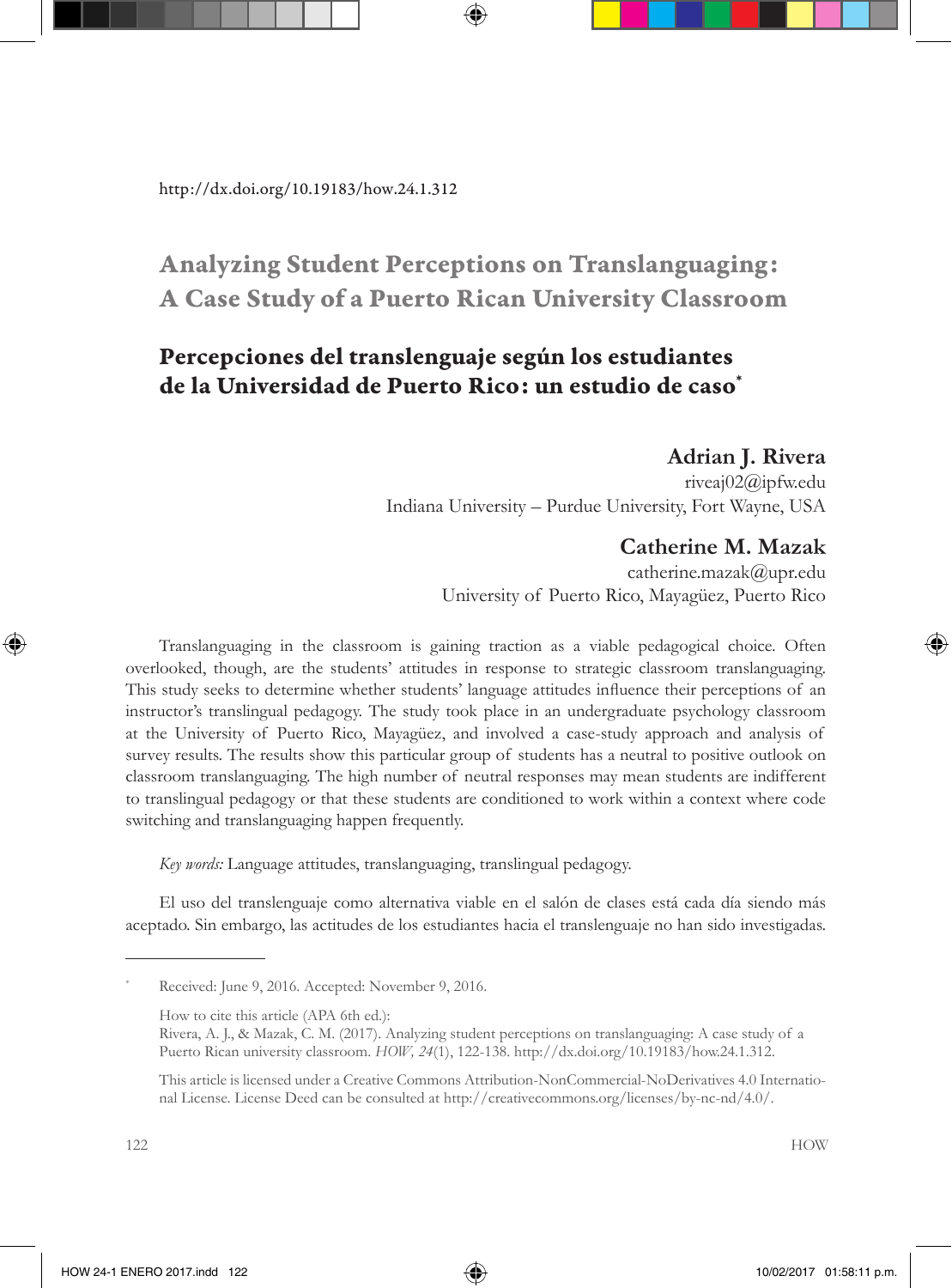El presente artículo busca determinar si la implementación pedagógica del translenguaje influye en las actitudes de los estudiantes. Este estudio tuvo lugar en un curso de psicología de la Universidad de Puerto Rico en Mayagüez usando la metodología de estudio de caso y análisis de cuestionarios. Los resultados muestran que se mantiene una postura neutral o positiva respecto al translenguaje que ocurre en el aula. La gran cantidad de respuestas neutrales puede indicar que los estudiantes son indiferentes a la pedagogía del translenguaje o que ésta no se considera extraordinaria porque los estudiantes suelen interactuar en un contexto donde el translenguaje y la alternancia de código ocurren frecuentemente.

*Palabras clave:* actitudes lingüísticas, pedagogía del translenguaje, translenguaje.

#### Introduction

In bilingual or multilingual classrooms, the instructor's choice of which language to use is an important factor for improving student understanding. These choices are obviously affected by language policy or the rules of a given educational institution. On a subtler level, the choice of language can be influenced by the educator's language attitudes. These language attitudes can be potentially detrimental for students around the world; for instance, the instructor's language beliefs can lead to an unfair prejudice towards or against certain languages. On the other hand, the use of multiple languages in the classroom may benefit the students' learning, depending on the needs of the student and the goals the educators are pursuing.

The Puerto Rican educational system is a good example of how multiple languages can be utilized in the classroom. Puerto Rico presently holds both Spanish and English as official languages, though the focus on education using these languages varies depending on the age and educational level of the students. This is likely a result of the last few generations being educated in schools providing opportunities for bilingual instruction. Unfortunately, the policies that regulate such teaching have been inconsistent. For over 100 years, the educational system of Puerto Rico has treated Spanish and English as separate entities, and policies mandating either English-medium or Spanish-medium instruction have alternated many times.

One result of these changing policies for teaching language is Puerto Rico's multilingual and diverse population. Census data show that 95.3% of Puerto Ricans report having knowledge of two or more languages. However, this number encompasses residents of all proficiency levels and, of these people, 84.6% self-identify as speaking English "less than very well" ("Census 2010 Total Population," n.d.). Many variables can lead us to question the reliability of these data, particularly the self-reporting and self-assessment involved; we cannot be certain that those in the categories of "speak[ing] English very well" or "speak[ing] English less than very well" actually belonged there. Language proficiency may be stronger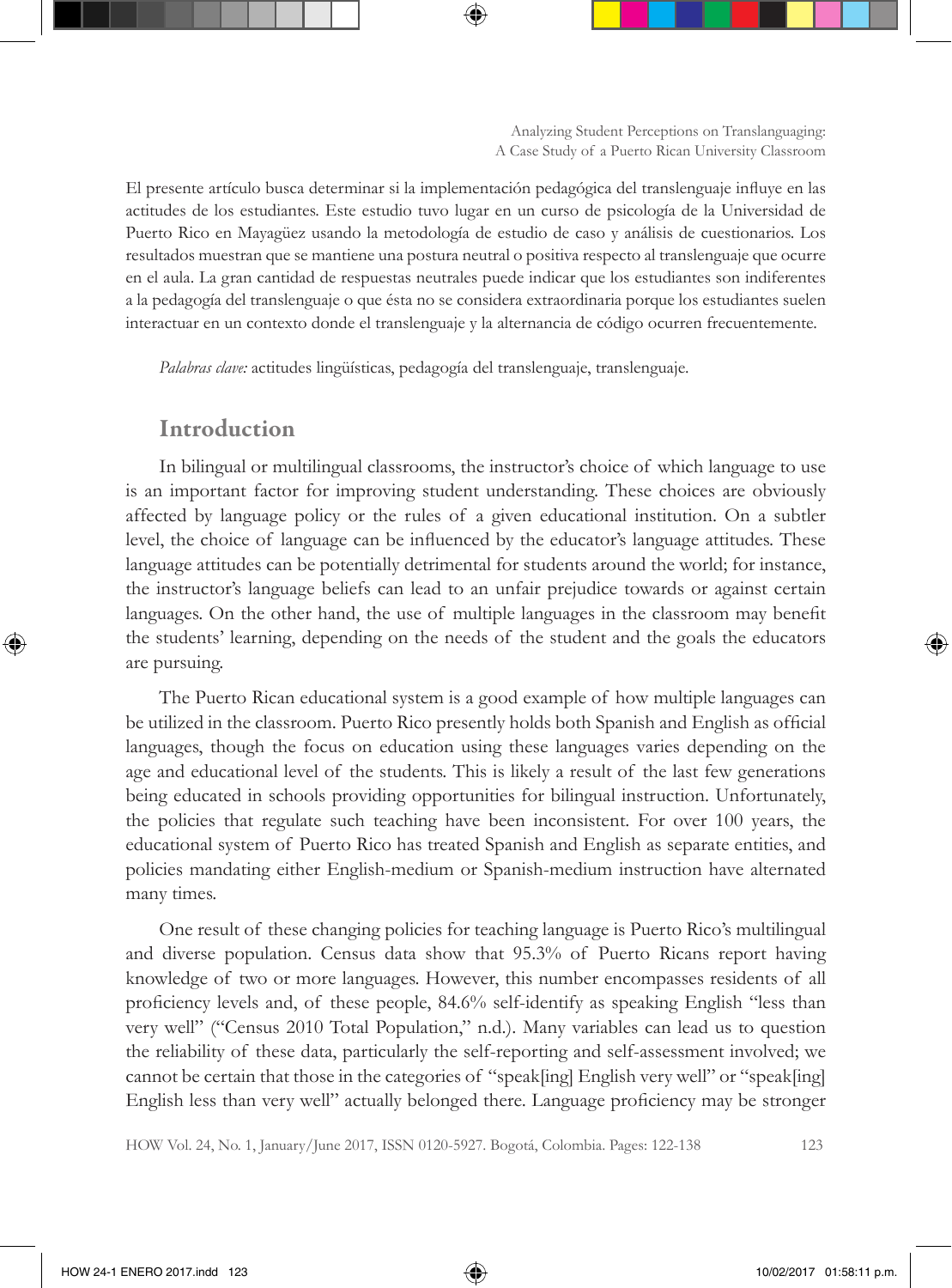(or weaker) than the people are willing to admit. This should be remembered when planning an educational curriculum.

Therefore, for educators and students alike, it may prove useful to de-stigmatize the ideology of using both English and Spanish as instructional tools, particularly in contentbased courses. To begin to meet the needs of these bilingual students, this study seeks to determine the language attitudes of a select class of undergraduate students from a university in a largely bilingual context. This class is notable because the instructor utilizes a flexible bilingual pedagogy, and gives students a great deal of freedom in the languages they use in both oral and written work. However, in an environment where monolingual language beliefs can be prevalent and restricting, students may not always respond favorably to a flexible bilingual pedagogy.

With this in mind, the following study seeks to determine how students perceived an instructor's choice of implementing a flexible translingual pedagogy. This study focuses on the language attitudes and opinions of students in a Puerto Rican university classroom at a public university known for its science and engineering programs, the University of Puerto Rico, Mayagüez (UPRM).

## Translanguaging in the Classroom

Terminology to address the use of multiple languages and the effects of utilizing multiple languages in education has been created, revised, and debated. This includes the terms "bilingual" and "multilingual," which can be viewed as one having proficiency in two or more languages, respectively. These labels continue to enforce the belief that languages are separate entities with finite boundaries. However, in recent years, the use of the prefix *trans-* has sought to blur these boundaries. Whereas "multilingual" views languages in an additive manner (the use of multiple, separate languages), "translingual" refers to "synergy, treating languages as . . . mutually influencing each other" (Canagarajah, 2013, p. 41). Further, García (as cited in García & Li, 2014) defines translanguaging as "multiple discursive practices in which bilinguals engage in order to make sense of their bilingual worlds," and mentions that it is "the discursive norm in bilingual families and communities" (p. 23).

Sayer (2013) believes that translanguaging is better understood as a descriptive label for bilingual practices of discourse that students and teachers use for both academic and non-academic purposes. The integration of translanguaging practices has been suggested as being a way to provide a scaffolding approach to instruction (García & Sylvan, 2011). Sayer (2013) recommends that educators implement such practices by recognizing and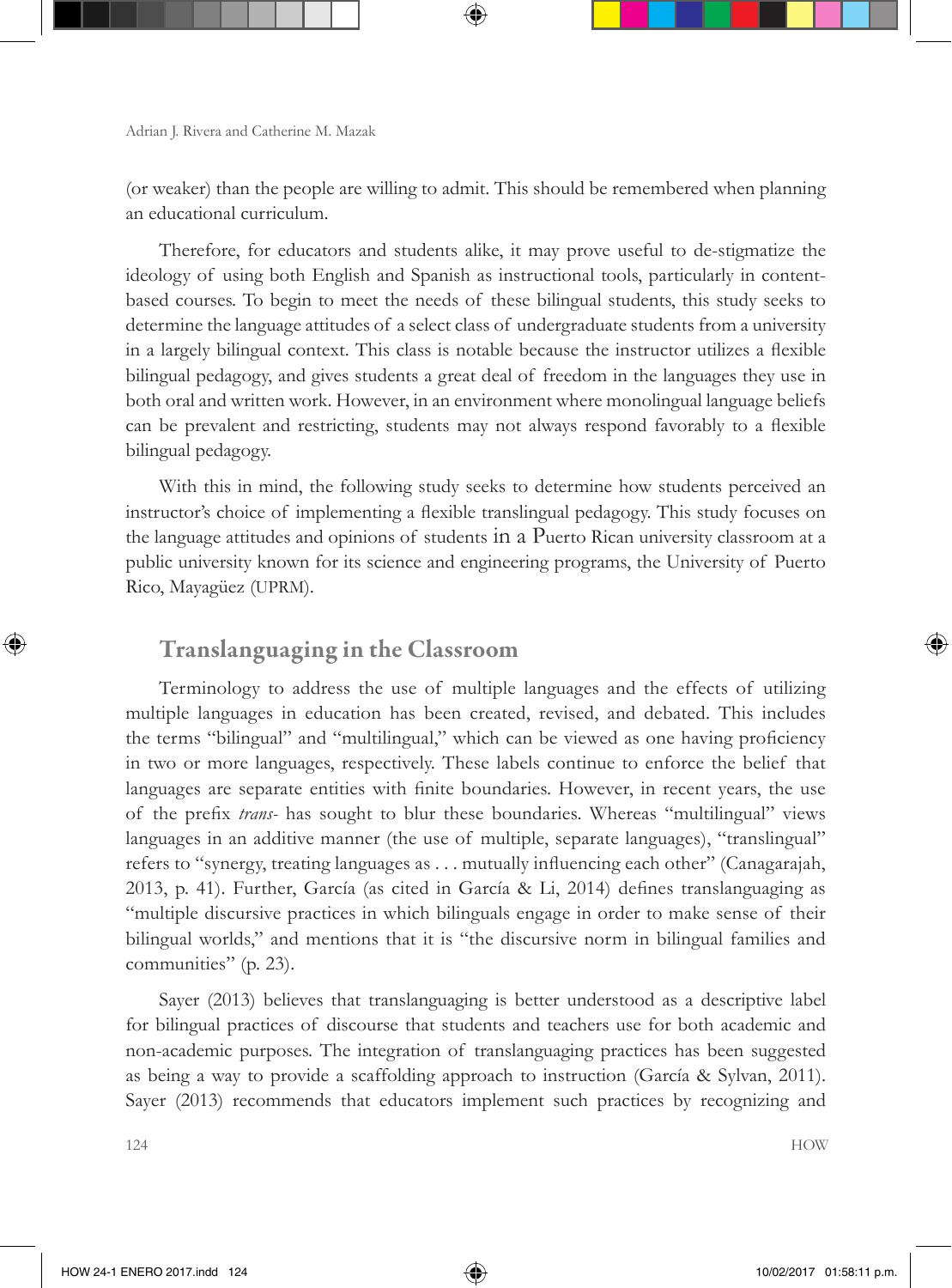utilizing the students' native languages as teaching tools via the various opportunities which translanguaging approaches afford.

A prominent strategy of incorporating translanguaging is the use of codemeshing. This strategy can be described as a "communicative device used for specific rhetorical and ideological purposes [where] a multilingual speaker intentionally integrates local and academic discourse as a form of resistance, reappropriation, and/or transformation of the academic discourse" (Michael-Luna & Canagarajah, 2008, p. 56). In written discourse, code meshing is considered "a form of writing in which multilinguals merge their diverse language resources with the dominant genre conventions to construct hybrid texts for voice" (Canagarajah, 2013, p. 40), offering a unique way for the writer's voice to be preserved in his or her work. Ultimately, such integration of the students' native languages and/or other non-standard varieties of English they use could potentially lead to a greater sense of ownership within the learning process and foster a stronger sense of identity.

The majority of available literature regarding classroom translanguaging is relatively recent, and has focused on the effects of utilizing these practices in the early stages of education, particularly in elementary school (e.g., Sayer, 2013). Interestingly, these methods of education are frequently used simply as the means to an end; students are permitted to use their native languages and are educated using these languages in tandem with the target language. However, once language proficiency in English is satisfactorily attained, the students are then transitioned into mainstream classrooms where their monolingual peers have been educated (Sayer, 2013). Even if native language education is maintained, it is often of a poor quality due to a lack of quality learning materials in local languages and/or a discrepancy between the home languages of students and teachers (Klapwijk & Van der Walt, 2016). The result can be feelings of inferiority or unfairly and unnecessarily emphasizing the new language over their home one.

#### The Role of Student Attitudes

Language attitudes are defined as "any affective, cognitive, or conative index of evaluative reactions toward different languages or their speakers" (Ryan et al. as cited in Kircher, 2016, p. 241). These attitudes can manifest as a "range of different behaviors, including the decision of which language(s) to learn, which language(s) to use as one's main means of communication" (Kircher, 2016, p. 241) and can ultimately contribute to either language shift or language maintenance. Many factors contribute to student language attitudes, including use and familiarity with the target language, stereotypes regarding the language, and the students' future goals (Galloway as cited in Muthanna & Miao, 2015). As these attitudes affect how native speakers and language learners view languages, it makes sense that they may affect how students learn. Further, the language ability of students can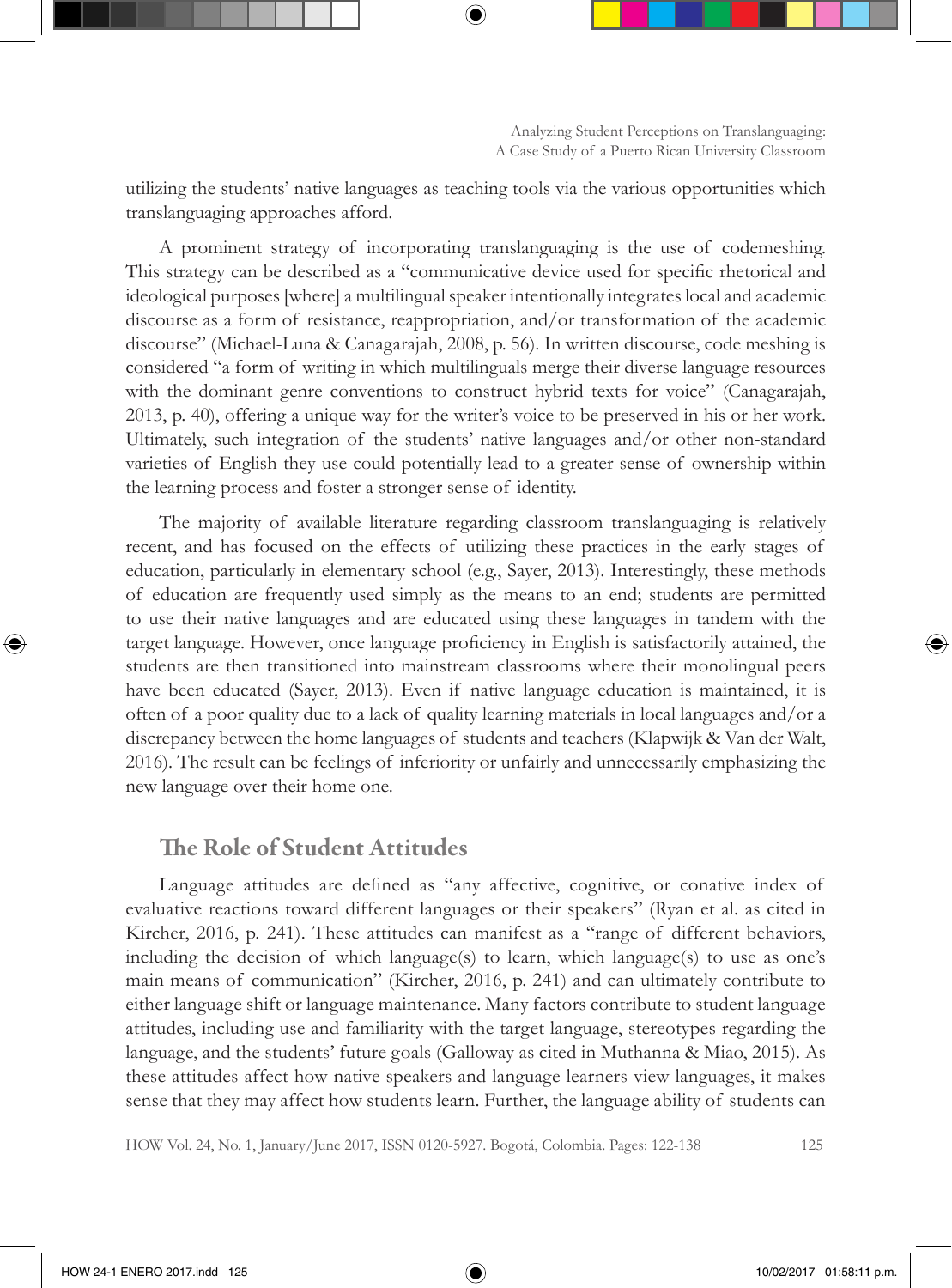affect their attitudes towards learning in a particular language (Muthanna & Miao, 2015). If the student has a negative attitude towards the target language, then their language ability may be affected (Sze-yan as cited in Muthanna & Miao, 2015). However, the topic of language attitudes is one that has not been really explored in the emerging body of translanguaging literature.

Language attitudes are considered to have two dimensions: "status and solidarity" (Kircher, 2016, p. 241). For multilinguals, this means that one language may be associated with family and community, while another may be viewed as being more important for social and professional mobility. In most cases, this language of status is English, as it is a worldwide language of commerce and communication. This difference in language attitudes can cause a discrepancy in how languages are dealt with in the classroom. Assuming students are instructed with methods grounded in the belief that languages are separate entities, and that English is a superior language in the field of science or their chosen discipline, then it is possible they will not be open to translingual methods regardless of how potentially helpful they could be. As Kircher (2016) noted, knowledge about language attitudes is fundamental to the formulation of effective language planning measures, and without such knowledge, it is impossible to predict which measures will be successful and which will fail. Theorizing and having the best intentions will mean nothing unless students are receptive to the instruction methods being utilized.

Another issue affecting the use of translanguaging in the classroom pertains to how language is taught at the various levels of one's education. From the beginning of a bi- or multilingual's academic career, an ideology of language treating one's linguistic repertoire as being composed of separate and unique languages is likely imposed. In fact, much of the early literature on bilingualism notes the vitality of "keeping the two languages apart" (Haugen as cited in García & Li, 2014, p. 12). The use of multiple languages was essentially stigmatized as a potential cause of detrimental language interference (García & Li, 2014). An ideology such as this can be difficult to break free from; if one is conditioned to disapprove of mixing languages, then this mindset will carry over into one's continued education. However, expressing one's beliefs and enacting them are two very different things. It is possible that students who are opposed to translanguaging in the classroom still actively incorporate all of their linguistic resources in their coursework. Any way one views it, though, if students do not appreciate translanguaging practices being incorporated in their classrooms, then the idea of trying to help them via such measures is somewhat counterproductive.

To illustrate the importance of student receptiveness, Milson-Whyte (2013) poses an interesting counter-perspective for the use of translanguaging in the classroom, grounded in student attitude. Milson-Whyte acknowledges that some writers may not want to employ translingual techniques either because they are used to the standard of writing due to their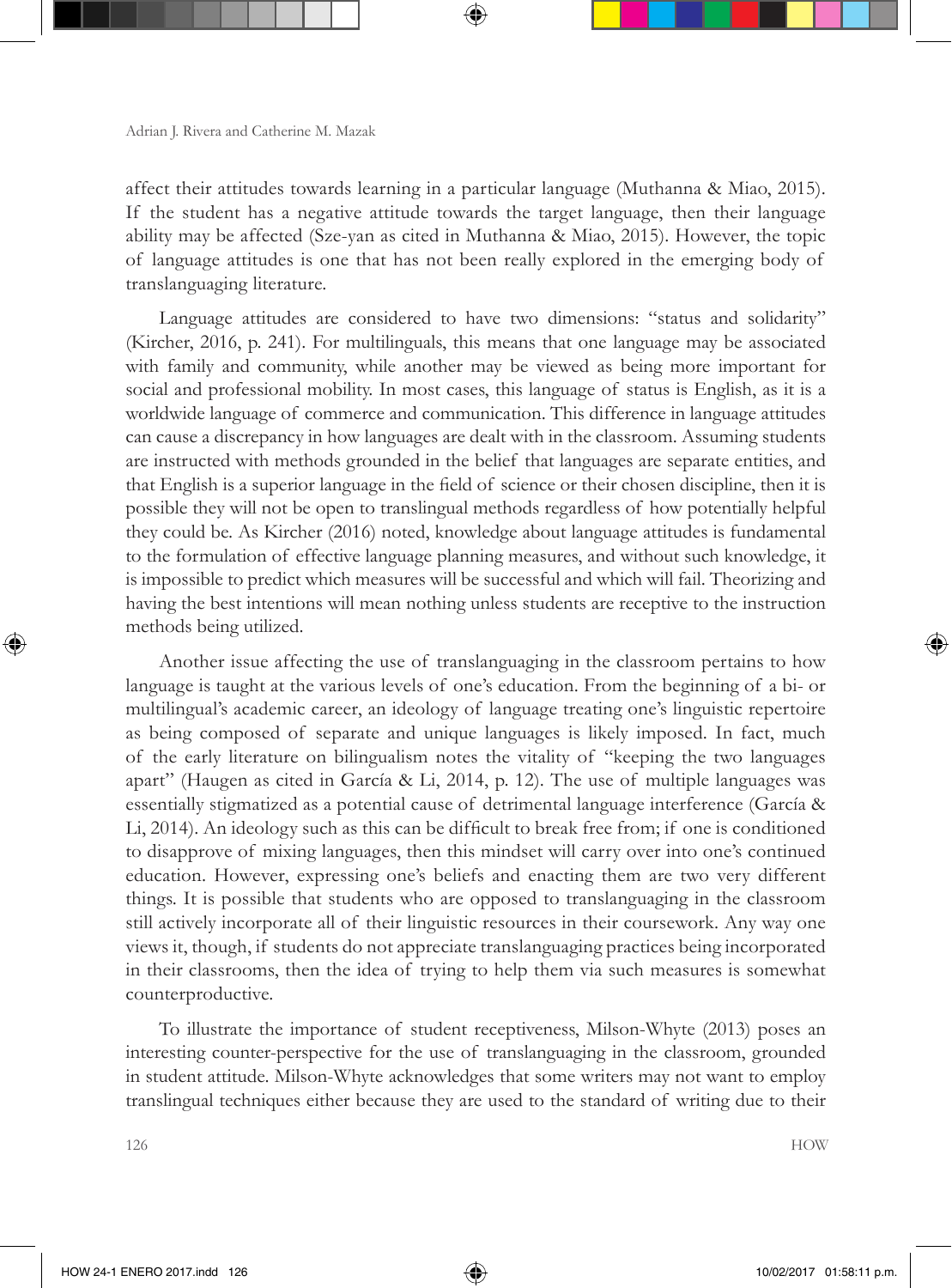working with it for their academic careers previously or because they deem they can determine when utilizing translanguaging is too much extra work. Considering the arduous mental toll that such awareness can take on students, we feel it would make sense to assume that some would not want to bother adding another set of academic responsibilities to their workloads.

Thus, it can be argued that information regarding student response to translanguaging in the classroom (particularly at the university level where students are arriving after experiencing teaching which separates languages) is essential for student success, yet often overlooked. As a result, this study will focus on adding to this limited body of literature, seeking to determine if students are receptive to a pedagogy that strategically incorporates translanguaging practices in the classroom.

## Research Context

#### *History*

The UPRM campus was established in 1911 as a land-grant university ("Information about UPRM," n.d.). The current generation of college students is one that has grown up in a mostly bilingual environment, but which is likely more comfortable and more fluent in Spanish than English since Spanish is the language of everyday communication in Puerto Rico. Once students enter the Puerto Rican university setting, a working knowledge of the English language is expected, and in some cases, explicitly required.

## *English in the Classroom*

Prior to admission at UPRM, students are instructed as to their need for a certain level of bilingualism. The admission standards say, "Spanish is the language of instruction in most courses at UPRM, but students are required to have a working knowledge of the English language [and] the individual professor decides the language used in lectures and in student evaluation activities" ("University of Puerto Rico," n.d., p. 75). Further, once accepted to any program, students must meet a minimum of 12 required credits in English They complete a basic, intermediate, or advanced sequence depending on the level of proficiency demonstrated by the student on a standardized exam ("Department of English," n.d.).

At UPRM, the home language of the vast majority of students is Spanish. Even if students are permitted to use Spanish in the English classroom, though, the work they complete must be solely in English. Beyond the English classroom, though, the English language finds its way into other courses and English-language texts are frequently utilized in classes that are not specifically teaching English (Mazak & Herbas-Donoso, 2014).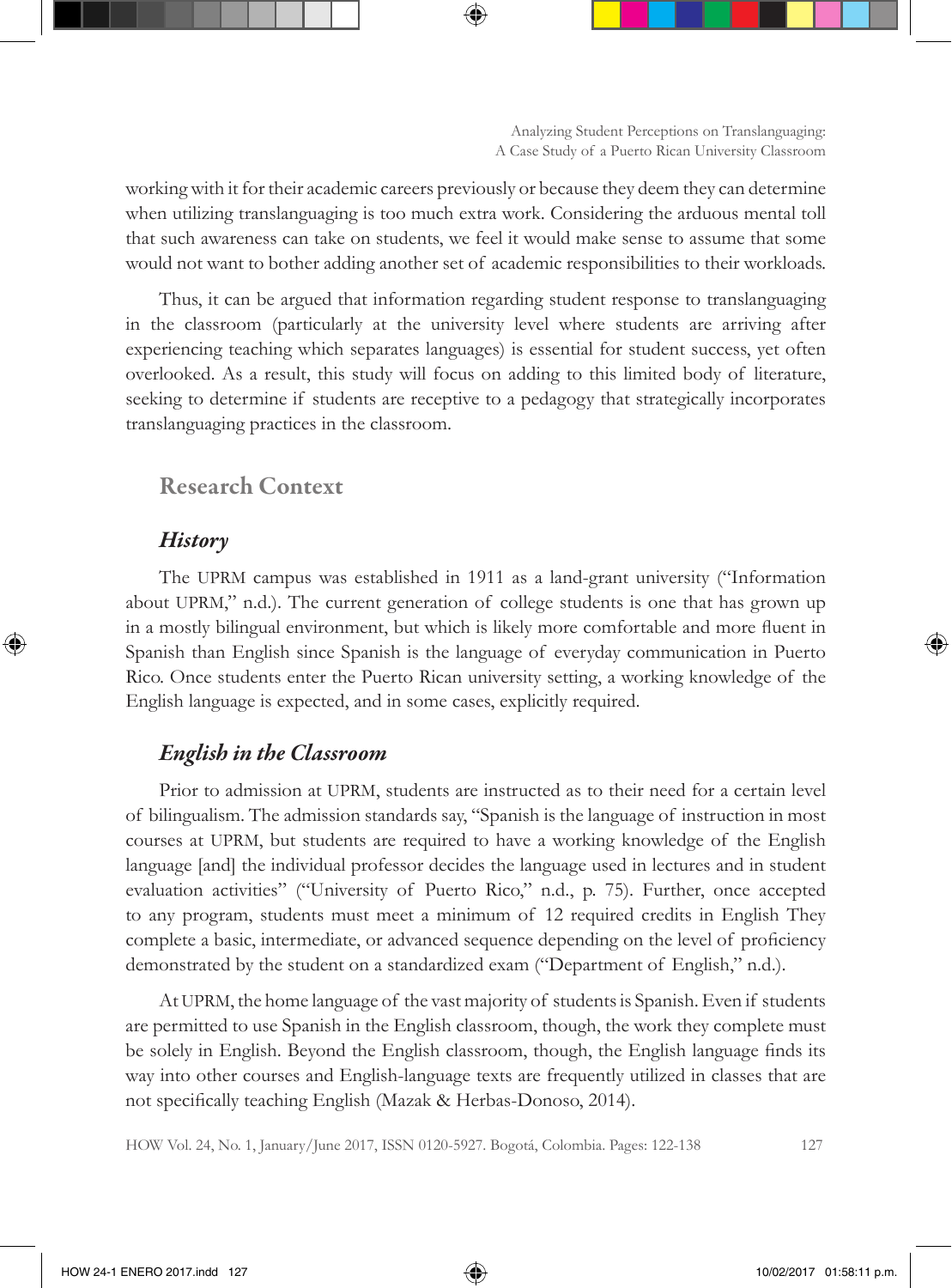## *Classroom Translanguaging*

Whether it is intentional or not, a certain degree of translanguaging happens in numerous classrooms at UPRM. Puerto Rican science classrooms have been proven to use multiple languages in creative ways, possibly due to the use of English language course materials. This could be attributed to the presumption that English is *the* language of science, though there is nothing inherently scientific about the language that should give it preference over any other language (Mazak & Herbas-Donoso, 2014). However, even amidst classes entirely in Spanish, key terms in English are sometimes used in discourse (Mazak & Herbas-Donoso, 2014). At UPRM, it was reported by multiple professors that, while they will sometimes use terminology in English, they will also present an explanation in Spanish for the students' benefit (Mazak & Herbas-Donoso, 2014). Bilingual course materials, such as handouts, exams, and PowerPoint presentations, support this integration, which shows translanguaging practices in the classroom extending beyond spoken discourse. Beyond that, when it is possible or deemed necessary, the English translations are maintained and taught, specifically for the purposes of key terminology and acronyms, the latter of which potentially risk being rearranged in the translation process (Mazak & Herbas-Donoso, 2015). While this phenomenon is something that occurs in Puerto Rican classrooms, the students' attitudes towards this have yet to be reported.

#### Method

The purpose of the present analysis is to draw tentative conclusions regarding the role of student attitude in translanguaging perceptions and receptiveness using case study methodology. The data were collected by a research team with permission (received prior to the start of this study) from the Institutional Review Board (IRB) of the UPRM, with data collection taking place in an upper-level undergraduate class in abnormal psychology over one academic semester. Participation was voluntary throughout the duration of the study and students could opt out at any point during the semester.

The case reported on in this study is an upper-level abnormal psychology class at the UPRM, which was a required course for all psychology majors. This particular classroom was an interesting case for several reasons: most notably because (1) the textbook was in English while the course was conducted in a bilingual manner, and (2) because of the instructor's classroom language practices. The instructor, a native English speaker who speaks Spanish as a second language, offers her students a choice of which language they prefer to use. To supplement course materials and discussion, she used both English and Spanish in the classroom, often in very close proximity or even mixed. The analysis takes into account student opinions regarding this flexibility and freedom to engage in translanguage.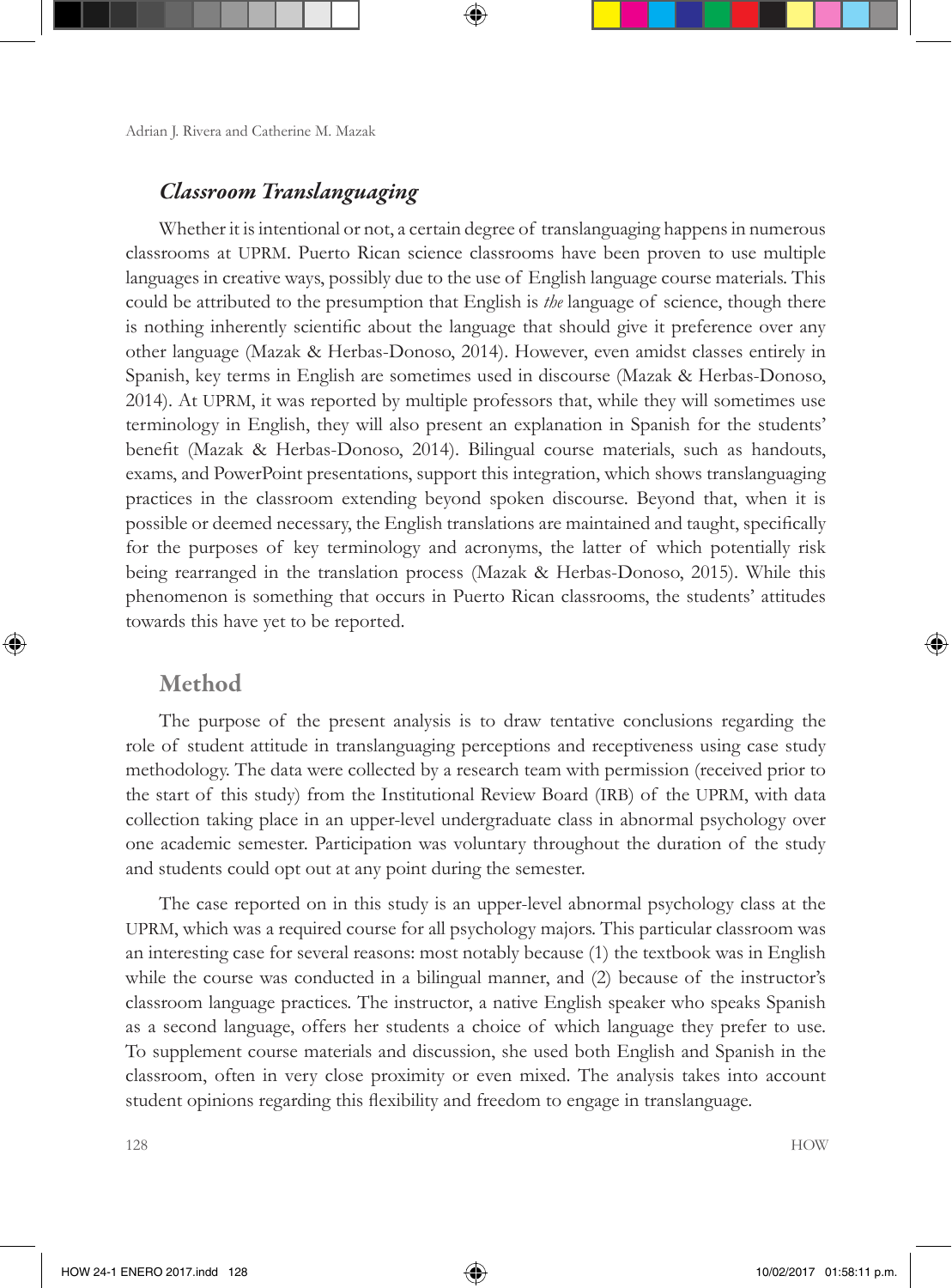Our study seeks to provide an answer to the following research questions:

- 1. How is translanguaging used in this Puerto Rican psychology classroom?
- 2. How do these students respond to the implementation of a flexible bilingual pedagogy?
- 3. What broader conclusions can be drawn from these students' answers?

As a case study, this project sought deeply to describe the particularities of language use in the selected classroom. The data reported here were part of a larger set of data collected in the case which included classrooms observations, collection of student- and teachercreated materials (exams, handouts, etc.), and surveys. Here we exclusively report the results of the two surveys distributed as part of the larger case study. The first survey, the Language Attitude Survey, dealt with the students' attitudes towards language mixing, both in class and in their everyday lives. This survey asked a series of yes or no questions as well as several open-ended questions, the latter of which students tended to ignore. However, the most impactful and useful information which was acquired came from a series of questions asked on a one to four Likert scale. These questions asked about students' feelings and perceptions regarding the professor's code switching, with four being the most positive (i.e., appropriate) and one being the least positive (i.e., inappropriate).

The second survey, the Student Background Survey, asked questions regarding the students' personal experiences and their linguistic development, including the language of discourse at home and with influential figures in their lives (parents, friends, etc.). While a few open-ended questions were included, this survey primarily contained questions on a one to five Likert scale, with a one rating being the least positive, the five rating being the most positive, and a three rating being neutral.

For both surveys, the most pertinent information came from analysis of the Likert scale questions, as these questions most clearly informed us on the students' attitudes towards language mixing and the professor's pedagogical choices.

#### *Data Analysis*

Analysis of collected surveys helped the researchers draw general conclusions about the success (or lack thereof) of translingual pedagogy in this particular classroom. The students' background information was also explored via the surveys, which included questions regarding the students' linguistic histories and educational background. Surveys were distributed on the day of the final exam, after students had completed the exam. A total of 29 students (24 female and 5 male) completed the Language Attitudes Survey, slightly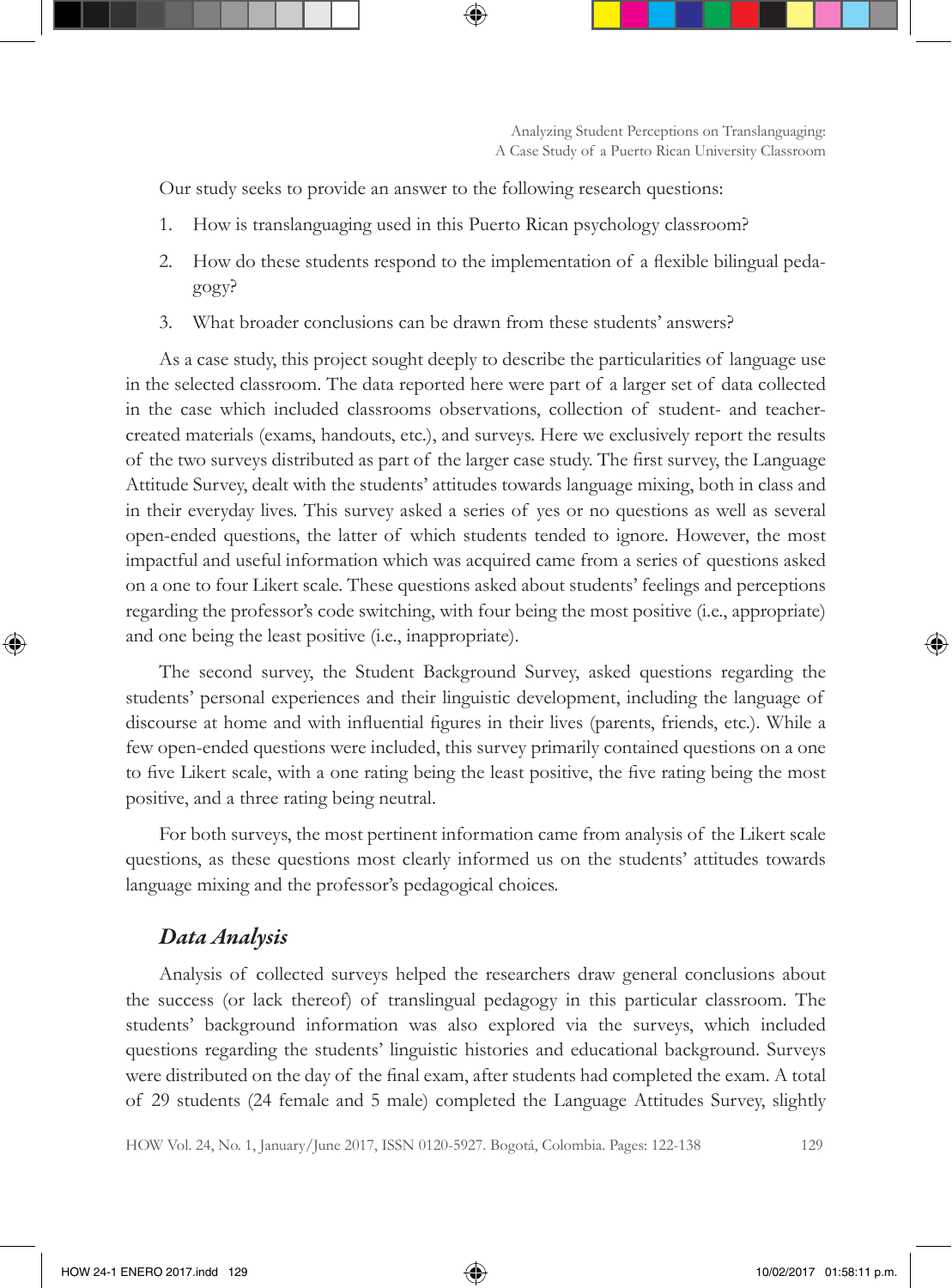fewer (26 students) completed the Student Background Survey. Completion of the surveys was optional and perhaps due to time constraints fewer students answered the second survey.

As previously stated, the Likert scale questions were deemed most relevant for determining the students' attitudes towards the instructor's pedagogical choices. When compiling their general attitudes as expressed on the survey, their numerical responses were added up and totaled, then divided by the number of student respondents who participated (as some students opted out of answering all questions, and some students did not complete each survey). This ultimately provided us with percentages from which we could more easily draw conclusions.

Because ours was a case study, we were not looking for causal relationships between variables in students' answers to the survey. Rather, the numerical representations of the data from the two surveys are purely descriptive.

## Results and Discussion

## *Participant Data*

**Age.** The 29 student respondents ranged in age from 20 to 25 years old. The average age was 22.5 years, with the median age being 23. When divided along gender lines, the average age remained roughly the same; for the 24 females, the average age was 22.5 years and the average age of the 5 males was 22.4 years. The most frequently occurring age was 23 years old, with 9 of 29 students reporting this. This was a class of students of a similar age, with similar linguistic competencies.

**Self-assessed comfort with languages.** The vast majority of the student participants surveyed reported a high level of confidence with the Spanish language. On the Student Background Survey, a question was posted regarding the students' comfort level with the languages. On a scale of one to four, with one indicating that the respondent "only knows some words or expressions" and four showing the respondent is "confident in extended conversations," 79% of the students (23 out of 29) responded with a four rating; and, in total, 96% of the students responded with a three or four, with only one respondent giving a two rating. Thus, it is clear that, as one may expect, students surveyed are confident in their Spanish skills.

The distribution for the English comfort level is a bit more spread out. While 82% of the class gave themselves a three or a four rating on the same scale, 34% of the class gave themselves a rating of three, stating that they are "fairly confident in basic conversations." This was twice as many students as those who assessed their Spanish competence with a three rating. Seventeen percent of the class rated their comfort level as two, indicating they are only "confident in basic conversations." While the spread of English comfort still falls on the higher range of the spectrum, there is a clear discrepancy in comfort and perceived English-language competence,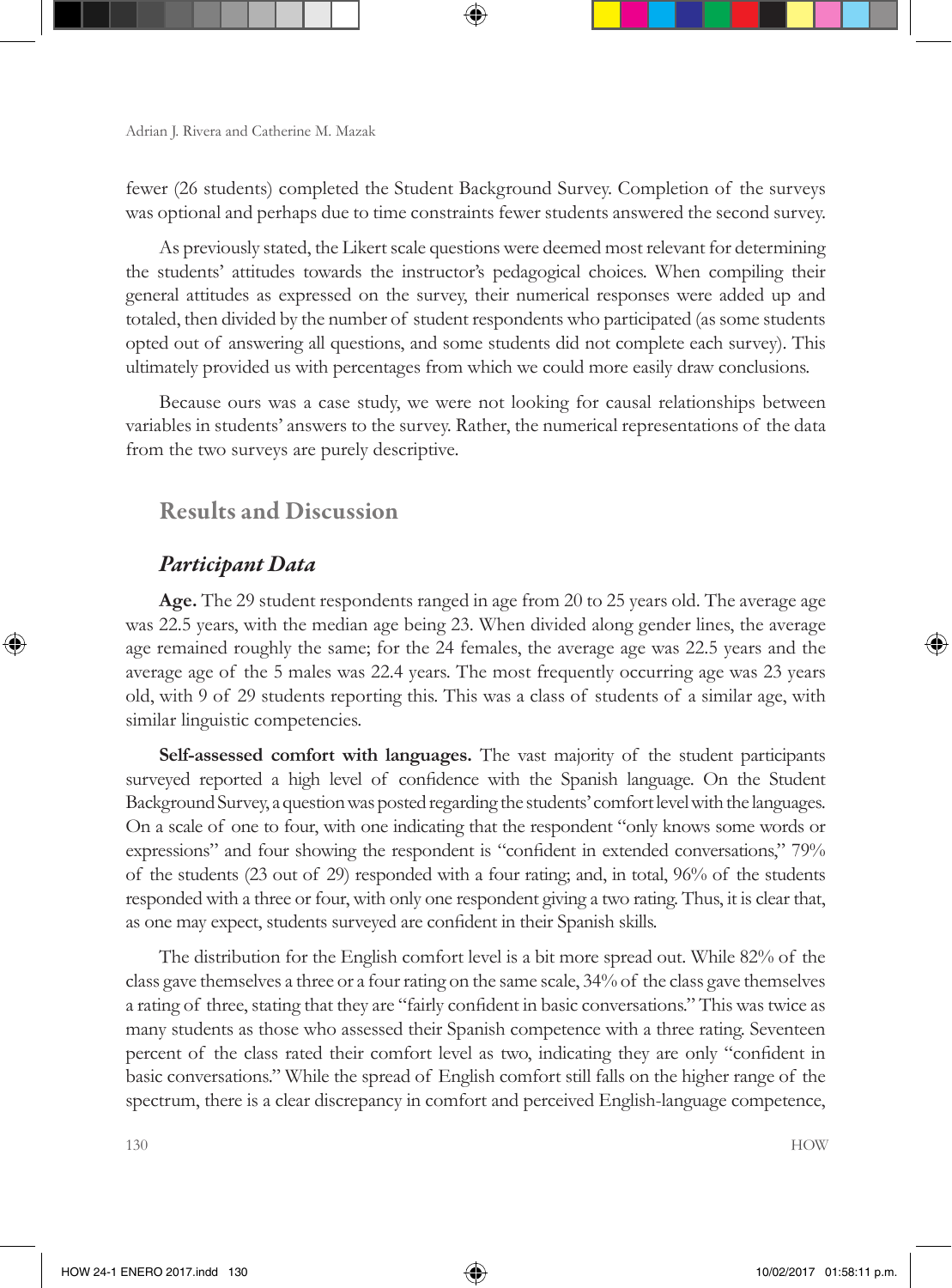which may adversely impact student perceptions of English-Spanish code-switching as well as the use of English language texts in an otherwise Spanish language classroom.

### *Survey Data*

The Language Attitude Survey asked several questions pertaining to the students' views on the instructor's code switching within the class. One such question identified 16 different adjective options to describe the instructor's use of English-Spanish code switching in the classroom (i.e., modern vs. old-fashioned, positive vs. negative) and asked students to rate them on a one to four Likert scale. For this survey, one was the most positive answer and four were the most negative. The one to four scale prevented a neutral response; students had to deem the characteristic in question as either positive or negative.

These data were reviewed and some of the more pertinent questions identified for further inquiry and review. A previous question asked students to identify their stronger language, with the choices being "Spanish," "English," or "both." Forty-eight percent of students stated that Spanish was their stronger language, 7% of students said English, and 41% identified themselves as having equal proficiency in both languages. This classification was used to divide the students in order to determine if students of a particular category had consistency in their perceptions of translanguaging.

**Appropriate vs. inappropriate.** The first question which asked of students was whether they viewed the instructor's code-switching as appropriate or inappropriate. The instructor's use of translingual pedagogy within the classroom was largely deemed appropriate. The responses were split equally between this approach being "appropriate" (a two ranking) and "very appropriate" (a one ranking), with thirteen students in each category. No significant differences between those who identified as Spanish-dominant, English-dominant, or equally skilled in both languages emerged, though both of the English-dominant students gave two rankings for this question. Regardless, this question shows that the student population, almost across the board, deems the instructor's translanguaging as an appropriate method of facilitating classroom discussion and communication.

**Normal vs. strange.** It is possible that, if translanguaging is seen as unique or unusual, students will be taken aback by its use in the classroom. For this reason, it is important to inquire as to whether or not the use of pedagogical translanguaging is viewed as normal or strange for the students who are receiving such instruction. Fifty-one percent of the students deemed the code switching to be "very normal"; 33% of them stated that this phenomenon was "normal." Only one student indicated this phenomenon was strange. Interestingly, over half of the students who responded to this question most positively were those who self-identify as being equally proficient in both languages. Their relation to the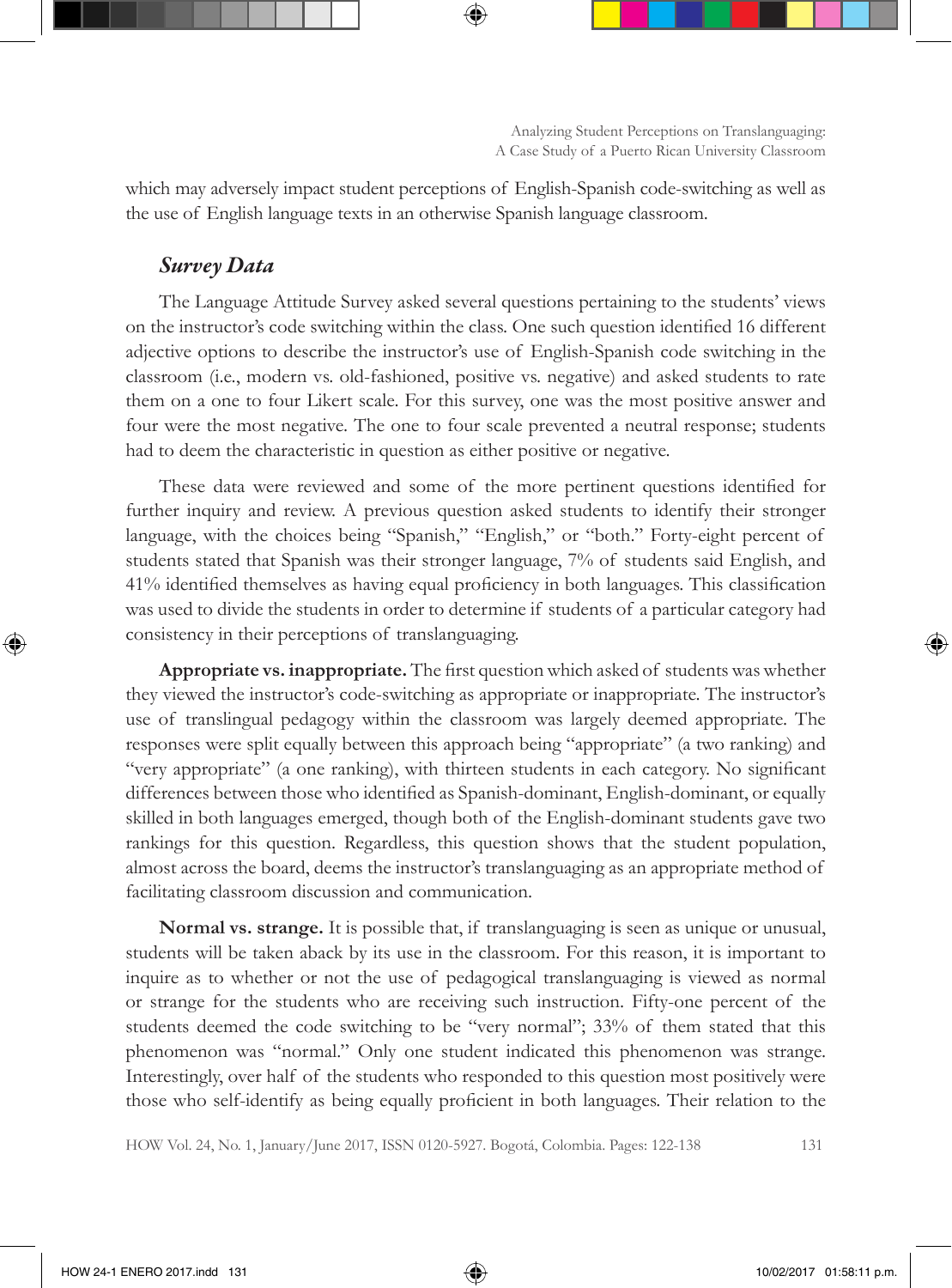normalness of such code switching may signal that they themselves employ such methods of communication in their daily lives, thus taking away some of its strangeness.

**Social acceptability vs. non-acceptability.** This question somewhat speaks to the normalness/strangeness of code switching, and likely informed some of the student responses which were received. If code switching is socially acceptable in one's daily life, it is very likely that it will be viewed as a normal occurrence. As such, one would assume the answers to this question would fall in line with the previous question, at least to some degree. Somewhat true as regards this prediction, the results of this question were fairly similar to the previous question regarding normalcy: Fifty-six percent of the respondents gave this a one rating, indicating this is a very acceptable phenomenon; 30% of the students gave a two rating; and only one student with equal proficiency in both languages gave this a three rating, indicating a lack of social acceptability. The most positive responses, again, were dominated by students reporting equal proficiency in both English and Spanish. The class appeared to be very accepting of the code switching as both a normal and socially acceptable phenomenon, indicating that there should not have been an affective filter regarding the strangeness of the instructor's language mixing.

**Respectful vs. disrespectful.** An action can be socially acceptable while still being perceived as disrespectful. If the instructor's code switching is perceived as disrespectful to the students, then it is likely that they will be less inclined to receive her message favorably or to incorporate such language mixing in their own lives. Thus, this question sought to determine whether students viewed the instructor's code switching as respectful or disrespectful. The distribution seen in this question was somewhat different from those previously discussed students were still generally favorable in their views of translanguaging as respectful, but they were not as firm in their beliefs. More students gave a two rating here than on any other question (48%). However, overall, respondents were on the positive end of the spectrum, with only two respondents stating the code switching was "disrespectful," in the form of a three rating.

**Professional vs. unprofessional.** The answer with the most distribution in the students' responses, interestingly, deals with whether the professor's translanguaging was "professional." An instructor's professionalism directly impacts his or her ethos/credibility; if an instructor is viewed as less than professional, he or she will not be respected as an expert or as someone worthy of listening to and learning from. Students were generally positive in their answers, with 59% of them rating this one or a two, but unlike other questions, the results were more spread out among the available options. This question featured the most dissention in the student answers received, as well as the largest number of negative responses, with 14% giving a three rating of "unprofessional," and 11% giving a four rating for being "very unprofessional." It is interesting to note that, while students largely replied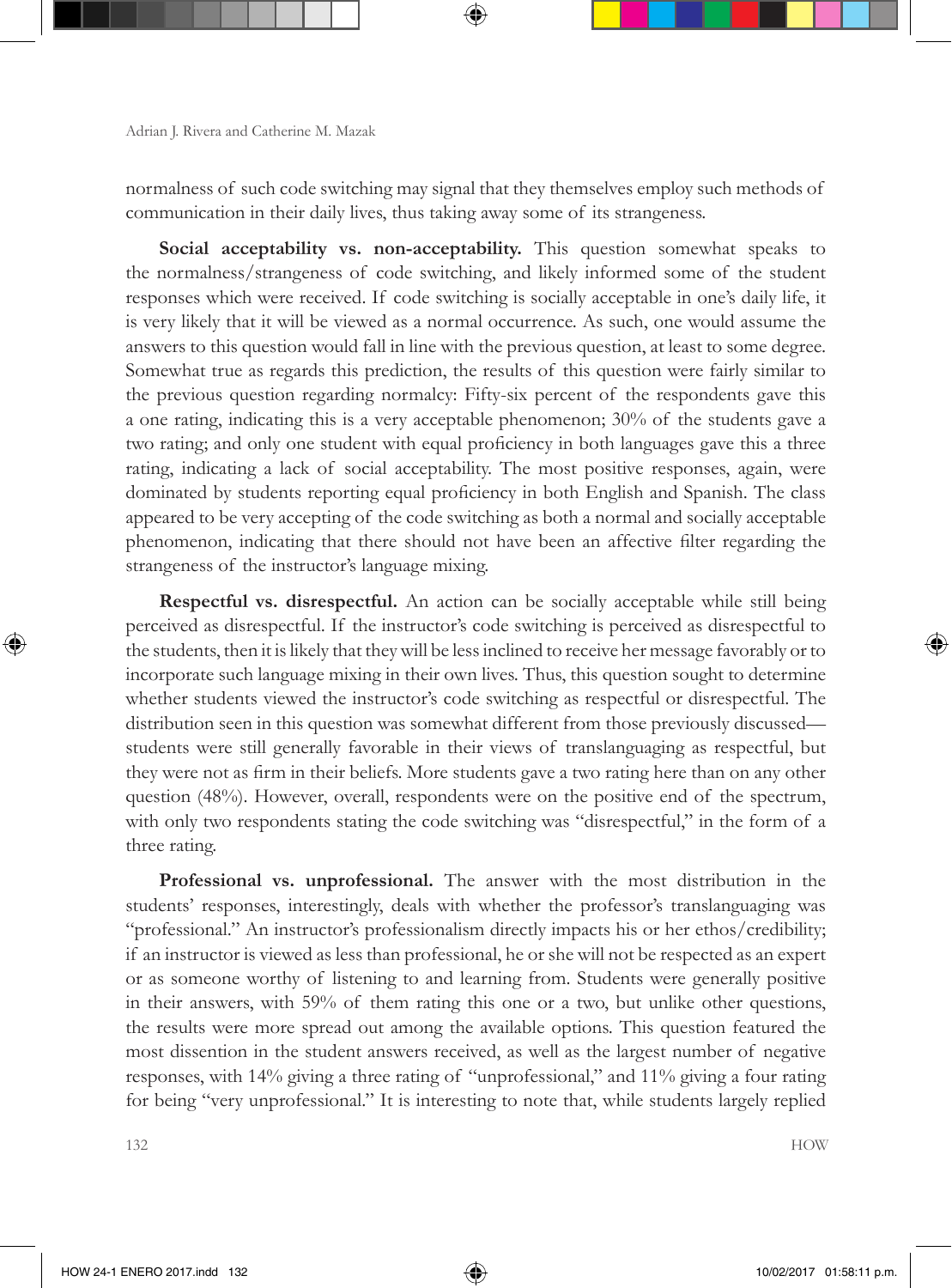that the code switching was a positive trait of the class, it may not have been the most "professional" way for the professor to undertake her job of teaching.

**Clarifying vs. confusing.** Arguably, more than anything else, it is important to determine whether code switching and translanguaging are viewed as a tool for clarification, or whether they confuse students. If the purpose of such translingualism in the classroom is to offer greater student understanding, it is crucial that this goal gets met. While the student respondents generally held favorable views towards the use of translanguaging as a clarifying tool, many more students rated this on the lower end of the scale. Sixty-seven percent of student respondents answered with a one or a two (with most answering two), and the remaining students answered with a three rating. No student reported that translanguaging was a very confusing occurrence, and the Spanish-dominant students generally indicated favorable views towards the instructor's translingual tactics in the classroom.

**Positive vs. negative.** Overall, it is important to determine whether students viewed the use of code switching and translanguaging in the classroom as a positive feature of the class. The students are the ones who experience this class for a minimum of 45 contact hours and who must interact with and seek clarification from the instructor, so their comfort and feelings of positivity are of utmost importance in this situation. In total, student views of the instructor's translanguaging were generally positive, with virtually all respondents (85%) answering with a one or a two rating. Only one Spanish-dominant student responded with a three rating for "somewhat negative." This may suggest that the clarification offered by the instructor's translanguaging was, to some extent, helpful to them.

**Overall code-switching preferences in the classroom.** Even more telling than student perceptions of positivity and negativity is explicitly asking them whether they would like professors to code-switch in the classroom. The phrasing of the question asked students if they would like professors of other disciplines (i.e., math, physics, biochemistry) to codeswitch between English and Spanish as needed. The results of this survey can be seen in Figure 1.

For the most part, students were indifferent to code switching in the classroom, as indicated by the survey. This can be taken in one or two ways: one, that they genuinely do not care which language(s) they are instructed in, or two, that they can survive and thrive in both an either-or and a both-and environment of language use. Either way, with more than half of this class falling in the "does not matter" category, their motivations are something worth considering, yet we are ultimately unsure of why the instructor's translingual pedagogy does not matter.

In general, students were positive towards the use of translanguaging in other disciplines. Interestingly, the distribution of students who identify as Spanish-dominant and having proficiency in both languages were somewhat even in the "yes" and "does not matter"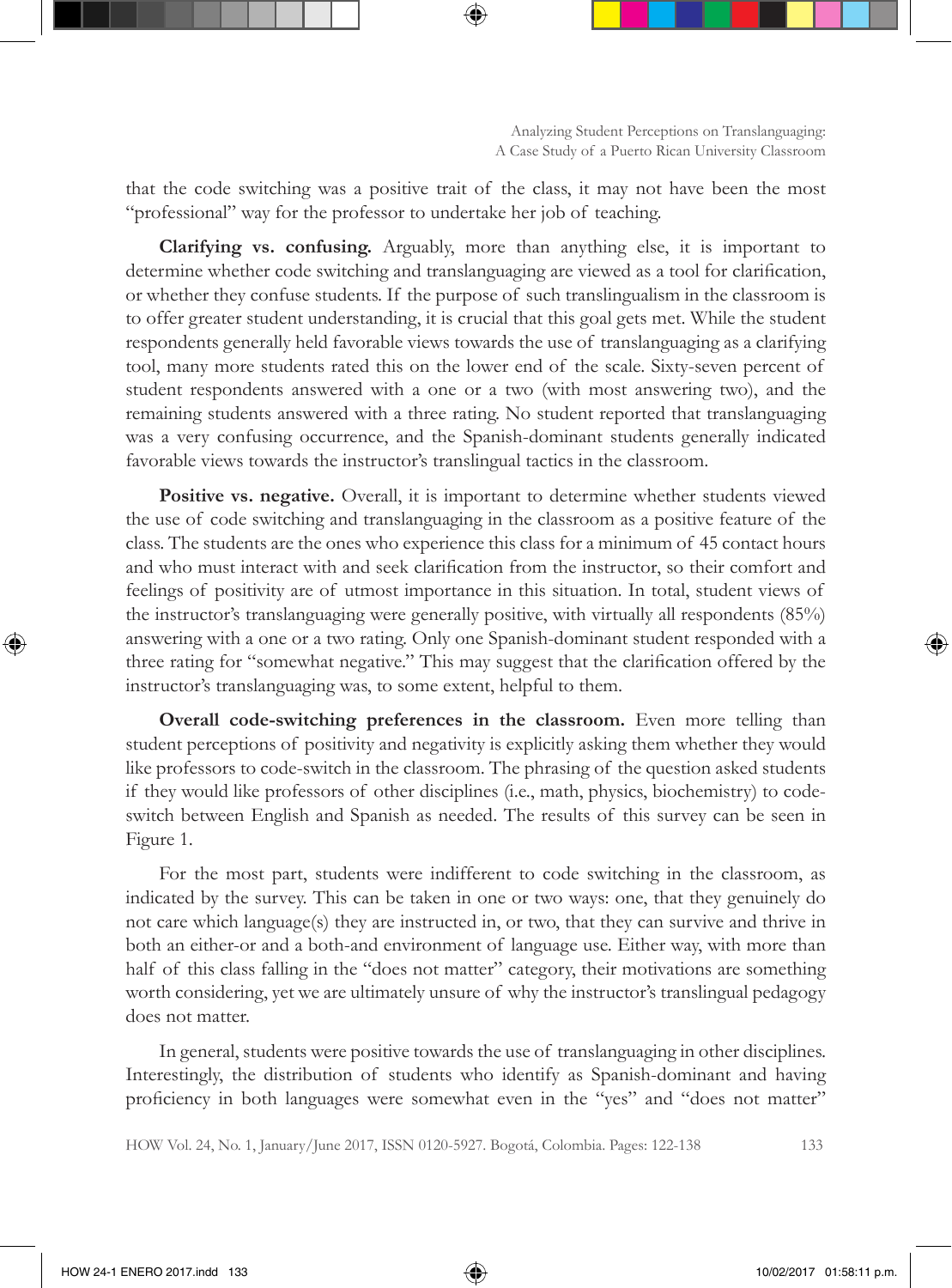

**Figure 1.** Expressed Student Attitudes on Language Mixing in Other Courses

categories. Theoretically, this would make it difficult to predict whether a student's language expertise or knowledge plays a role in their comfort with pedagogical translanguaging, at least as reported on this particular survey.

**Student perceptions of language mixing.** Two questions of the Language Attitude Survey were dedicated to determining the students' judgment on the use of translanguaging in their own daily lives. This survey was different, though, in that students were not asked about their dominant language, so a division of results based on these criteria is not possible. Thus, students were instead categorized as male and female for these results.

Students were first asked about their feelings in the statement "In everyday conversations, I keep the Spanish and English languages separate." Their responses were gauged on a one to



**Figure 2.** Student Attitudes on Language Mixing in Their Daily Lives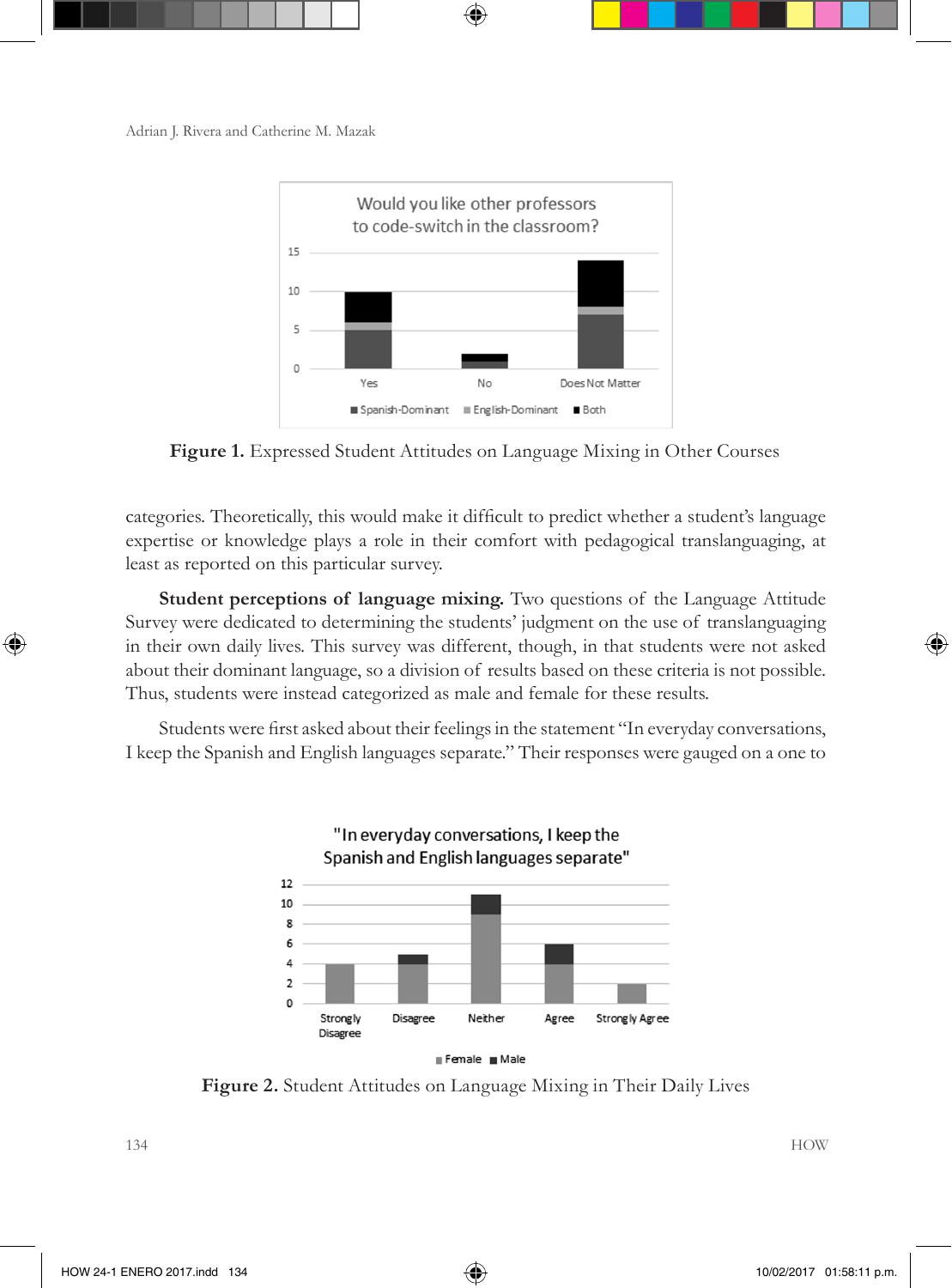

"People should avoid mixing Spanish

**Figure 3.** Student Attitudes on Language Mixing in Society

five spectrum from "strongly disagree" to "strongly agree," with a three indicating a neutral "neither." These results can be seen in Figure 2.

The results seen in Figure 2 were very interesting, considering there were roughly the same amount of students on the positive and negative ends of the spectrum. The largest number of respondents indicated that they had no opinion (the neutral response), which could ultimately be counted either way. These results can be seen in Figure 3.

In general, students disagreed with this sentiment. Even if all of the students who reported not having an opinion on this question were included with the students who "strongly agree," the number of respondents is still roughly equal to the number of students who either "disagree" or "strongly disagree." There is a wider distribution in answers than one may expect in looking at the question; however, considering the amount of students who speak both languages, it is somewhat surprising that so many of them hold these prescriptive standards for how the languages should be used.

#### *Overall Student Perceptions*

Students were, for the most part, positive in their answers to the questions discussed. The consensus was that the instructor's code switching was appropriate, normal, and respectful, among a series of other answers. However, it is notable to consider that two questions with the largest amount of dissent in answers, though, concerned regarding the clarifying power and professionalism of the instructor's code switching. If the purpose of her code switching was almost certainly to offer further clarification for her students, it missed the mark for about  $1/5<sup>th</sup>$  of the respondents.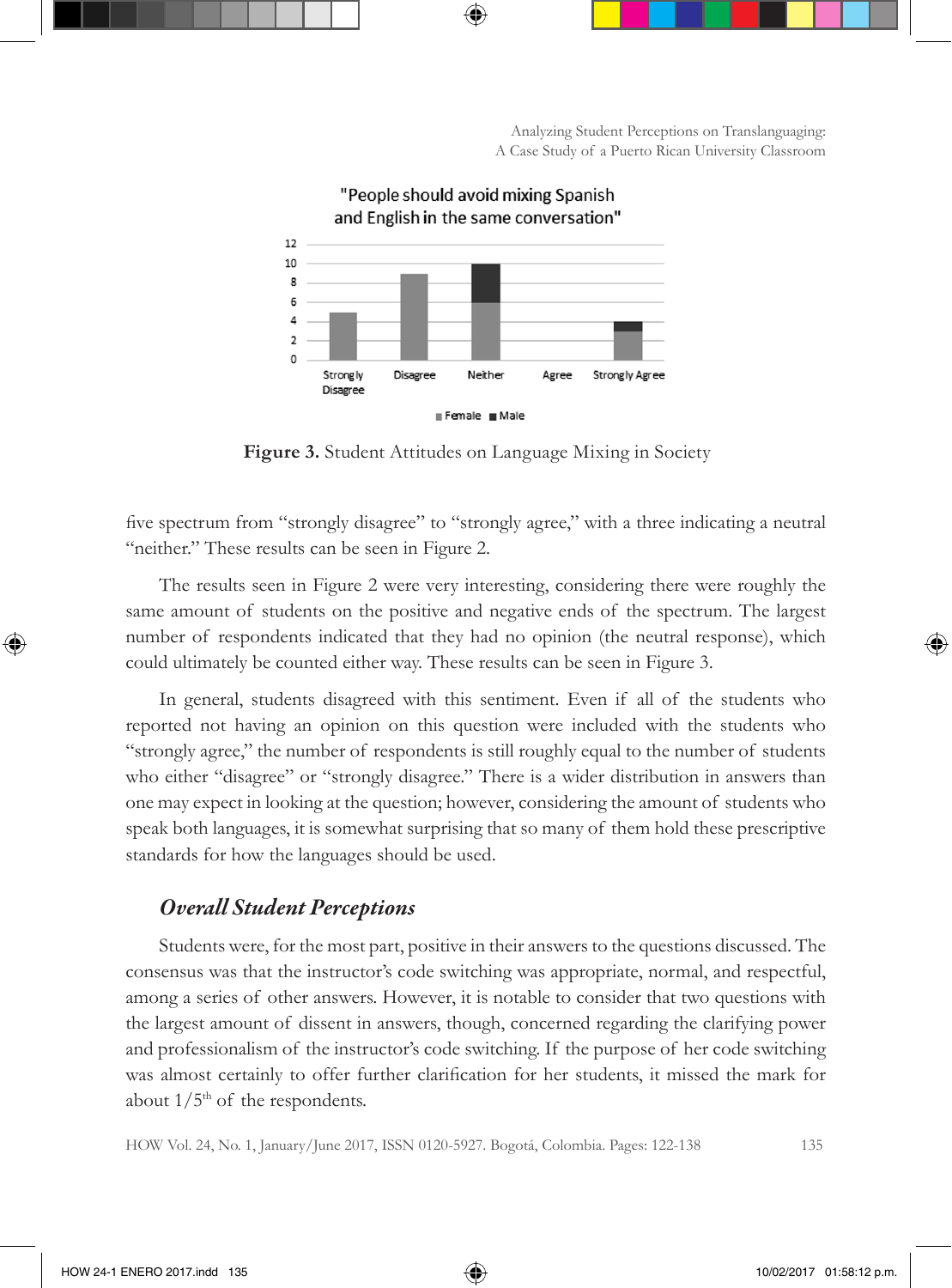## Conclusions: Limitations and Implications

Previous studies have found that students perceive English to be "very important, whether in terms of its general use or its use in education" (Klapwijk & Van der Walt, 2016, p. 72), with home and native languages being less prized by comparison. As a result, the home language is often used as a stepping-stone of sorts (Sayer, 2013); it is used to allow students to keep learning content matter while acquiring the English language and, once they have satisfactorily done so, they get moved into mainstream classrooms. For multilinguals, one language may be associated with family, home life, and community, while another may be viewed as being more important for social and professional mobility and, in most cases, the latter language is English. This difference in language attitudes can cause a discrepancy in how languages are treated in the classroom.

Other studies have focused on the attitudes of multilingual students towards learning in strictly English-medium classrooms; also, whether these students approve or disapprove of such pedagogical choices (Muthanna & Miao, 2015). Ultimately, though, as Brock-Utne (as cited in Klapwijk & Van der Walt, 2016, p. 68) states, "education should be about acquiring knowledge, and not merely about learning English." One of the best ways to enact this ideology is through translanguaging, though if students are not receptive to such a pedagogical choice, then it may be doomed from the start.

One can see from this study that this particular group of students in the context of Puerto Rico has a generally neutral to positive outlook on translanguaging in the classroom. Indeed, on many questions, the most frequently indicated answer was the most neutral answer, as can be seen in the questions that directly pertained to student language attitudes. The high number of neutral responses could mean that students are indifferent to translingual pedagogy or that they could survive with or without it. A more likely interpretation is that these students are conditioned to work within a context where code switching and translanguaging happens on a frequent basis, and thus, the instructor's choice of implementing translingual pedagogy is nothing unusual.

As seen both in previous work by Mazak and Herbas-Donoso (2014, 2015), and in this study as well, for this particular context, translanguaging is common and happens in virtually all classes. Whether or not the students' linguistic practices mesh with their stated attitudes, particularly for those who follow a more monolingual pattern of beliefs regarding keeping languages separate and avoiding code switching and translanguaging, is a matter for further inquiry. It is possible that students were answering what they felt they "should" say, rather than what they actually do in this context. As seen in Kircher's (2016) study of multilingual students, participants from three different L1 groups spoke on the perceived importance of English; all three groups noted that English is "significantly better suited to modern society [and] significantly more likely to increase their opportunities to find employment" (p. 251). It is not a stretch of the imagination to assume that these attitudes that favor English would be widespread among speakers of all languages in today's globalized world.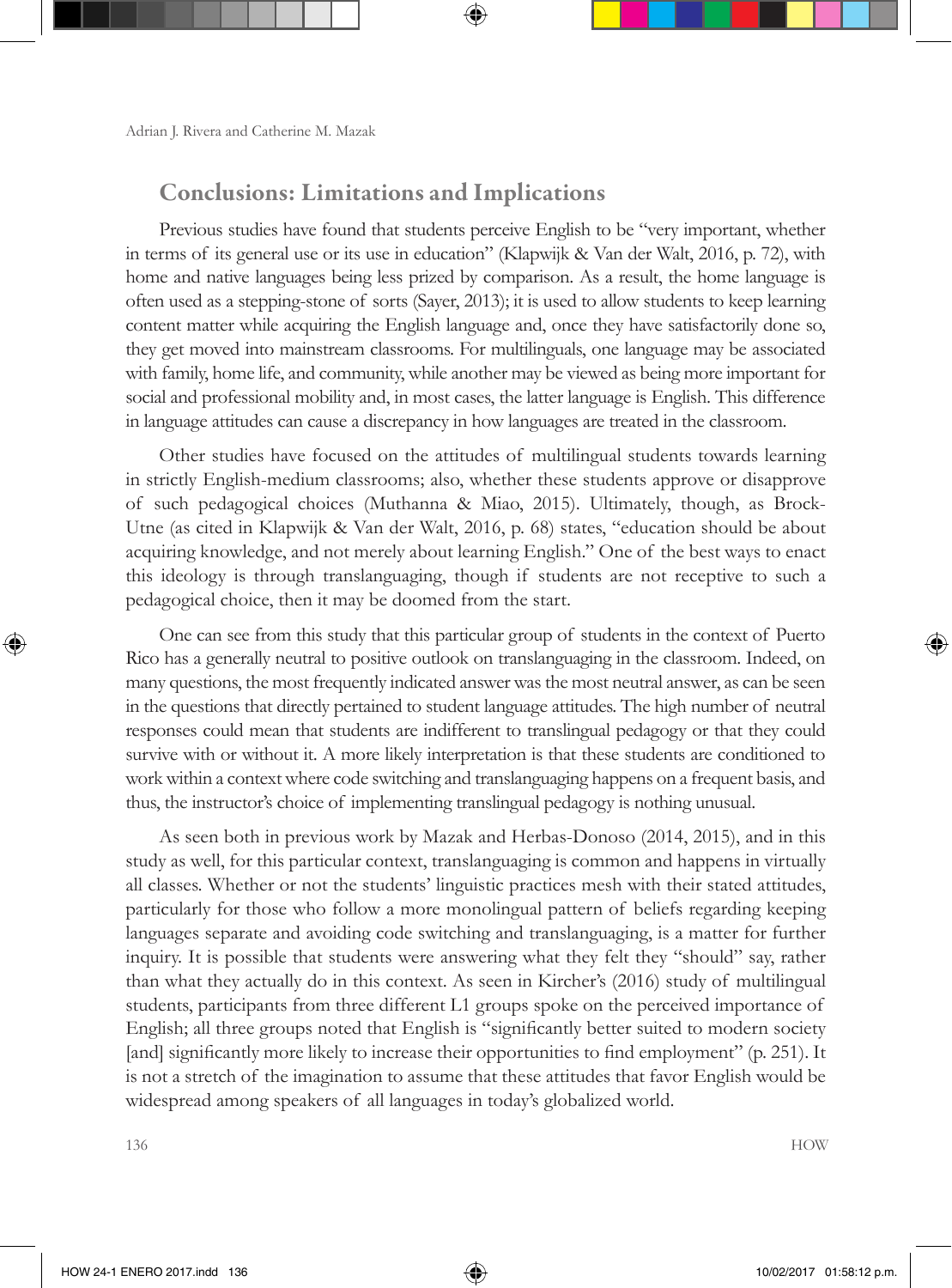Self-identified proficiency in language did not appear to play a role in student satisfaction with translingual classroom practices; various answers had similar numbers of student respondents from the English-dominant, Spanish-dominant, and equally proficient demographics. Thus, it could be said that one's receptiveness to translingual pedagogy is a matter informed by one's previous educational experiences and the language attitudes that were formed along their educational journey. One can see that educational planning can be highly successful when taken at a "grassroots" level that accounts for student attitudes towards language in education (Kircher, 2016, p. 244). Taking these stigmas, feelings, and attitudes into account before the students even enter the classroom can ultimately determine whether a translingual pedagogy is set up for success or failure.

 Overall, however, the current body of research is limited on the amount of impact that translingual measures have on student success, but it would be interesting to see how future research can further validate this pedagogy. It would be wise for translingual-minded instructors, when creating course materials, to seek to create more of a balance between the subtler elements of such presentations, both for the sake of the students who are subliminally picking up on such messages and for opponents of translingual strategies looking for ways to discredit such approaches as favoring the native language as a crutch rather than a learning tool.

In order to implement strategic translanguaging in the classroom, one would need to first counteract the idea of translanguaging in the classroom as being conducive to student laziness and underachievement in a bilingual education setting which is unfortunately fairly prevalent in the literature to date. While there is a limited body of research on this topic at present, with more insight and interrogation into the topic, translanguaging can be a useful pedagogical decision to make rather than something extremely intimidating or misunderstood.

### References

- Canagarajah, A. S. (2013). Negotiating translingual literacy: An enactment. *Research in the Teaching of English, 48*(1), 40-67.
- Census 2010 total population. (n.d.). *American FactFinder* [website]. Retrieved from http://factfinder2.census.gov/faces/nav/jsf/pages/community\_facts.xhtml.
- Department of English, University of Puerto Rico: Mayagüez. (n.d.). [website]. Retrieved from http://www.uprm.edu/english/?q=node/27
- García, O., & Li, W. (2014). *Translanguaging: Language, bilingualism, and education*. New York, US: Palgrave Macmillan. https://doi.org/10.1057/9781137385765.
- García, O., & Sylvan, C. E. (2011). Pedagogies and practices in multilingual classrooms: Singularities in pluralities. *The Modern Language Journal, 95*(3), 385-400. https://doi.org/10.1111/ j.1540-4781.2011.01208.x.

HOW Vol. 24, No. 1, January/June 2017, ISSN 0120-5927. Bogotá, Colombia. Pages: 122-138 137